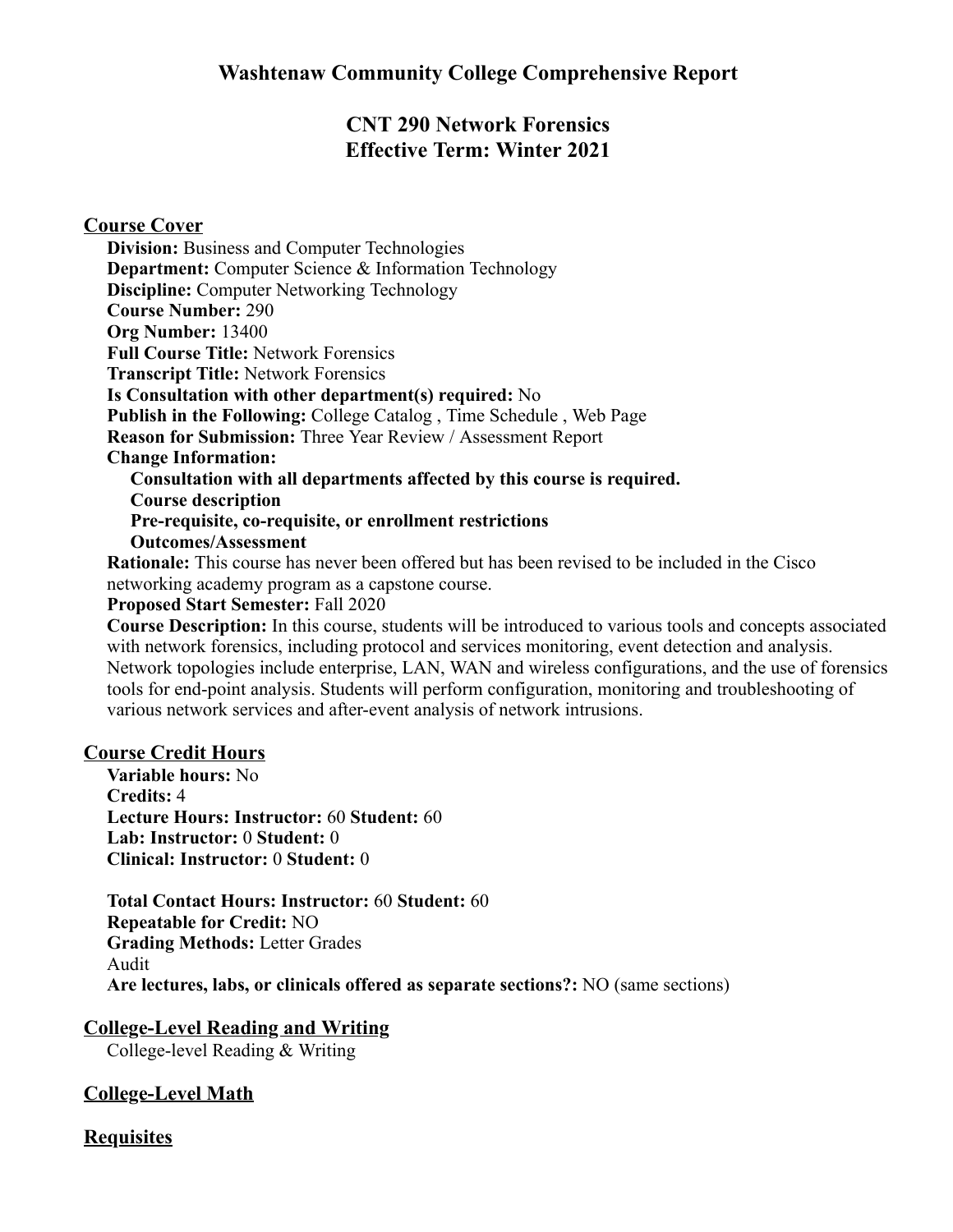**Prerequisite** CNT 216 minimum grade "C" or **Prerequisite** CSS 210 minimum grade "C"

### **General Education**

#### **General Education Area 7 - Computer and Information Literacy**

Assoc in Arts - Comp Lit Assoc in Applied Sci - Comp Lit Assoc in Science - Comp Lit

# **Request Course Transfer**

**Proposed For:**

### **Student Learning Outcomes**

1. Build and configure LAN, WAN and enterprise network environments for traffic pattern analysis. **Assessment 1**

Assessment Tool: Outcome-related questions on the departmentally-developed written exam Assessment Date: Winter 2022

Assessment Cycle: Every Three Years

Course section(s)/other population: All sections

Number students to be assessed: All students

How the assessment will be scored: Answer key

Standard of success to be used for this assessment: 75% of students will score 75% or higher on the exam.

Who will score and analyze the data: Departmental faculty

### **Assessment 2**

Assessment Tool: Outcome-related final hands-on project

Assessment Date: Winter 2022

Assessment Cycle: Every Three Years

Course section(s)/other population: All sections

Number students to be assessed: All students

How the assessment will be scored: Departmentally-developed rubric

Standard of success to be used for this assessment: 75% of the students will score 75% or higher on the project.

Who will score and analyze the data: Departmental faculty

2. Monitor and analyze a network and perform after-event analysis of a network attack and determine if it was successful, where it originated, and the consequences to the target system or device.

### **Assessment 1**

Assessment Tool: Outcome-related questions on the departmentally-developed written exam Assessment Date: Winter 2022

Assessment Cycle: Every Three Years

Course section(s)/other population: All sections

Number students to be assessed: All students

How the assessment will be scored: Answer key

Standard of success to be used for this assessment: 75% of students will score 75% or higher on the exam.

Who will score and analyze the data: Departmental faculty

### **Assessment 2**

Assessment Tool: Outcome-related final hands-on project Assessment Date: Winter 2022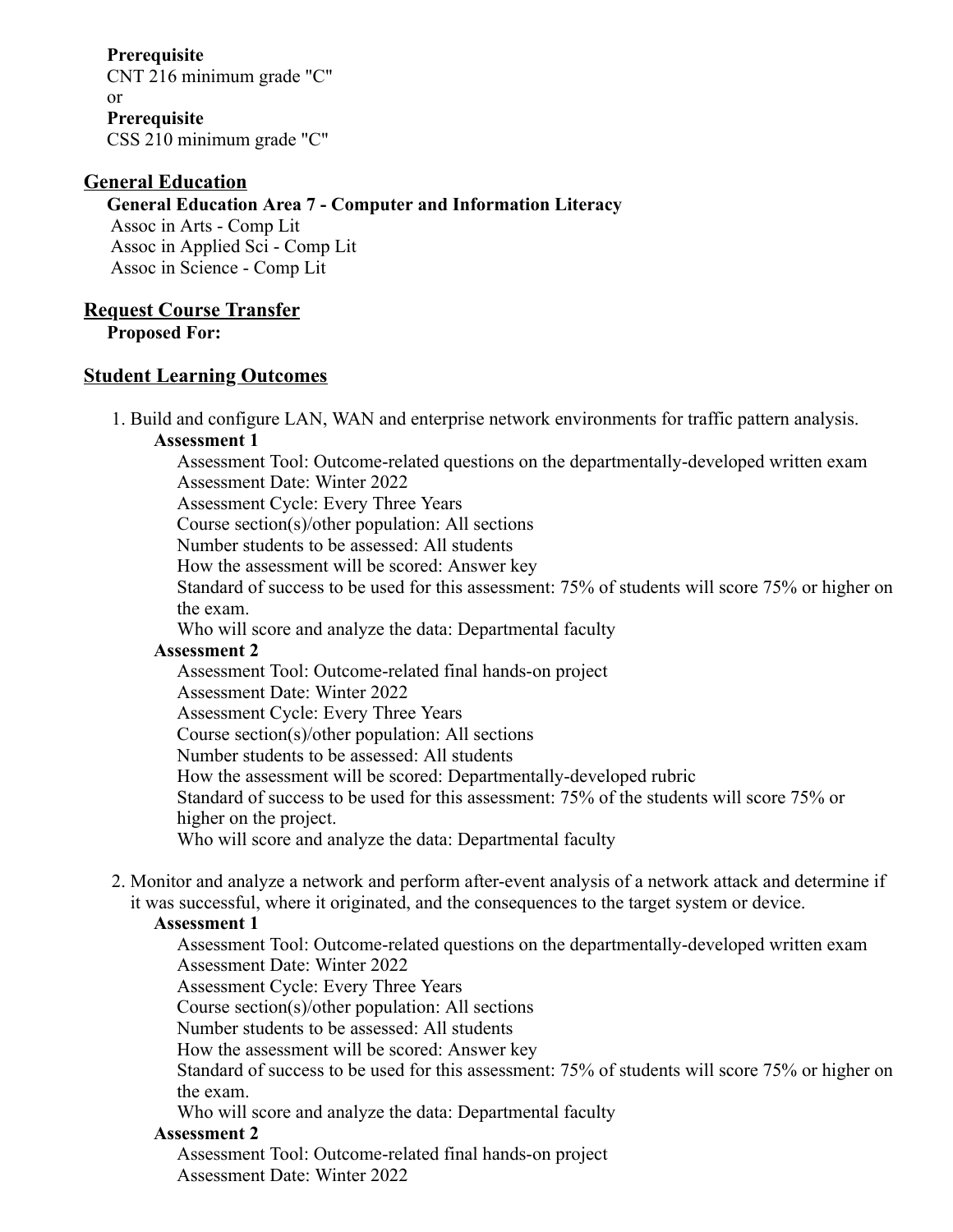Assessment Cycle: Every Three Years Course section(s)/other population: All sections Number students to be assessed: All students How the assessment will be scored: Departmentally-developed rubric Standard of success to be used for this assessment: 75% of the students will score 75% or higher on the project. Who will score and analyze the data: Departmental faculty

3. Perform image analysis of a suspected compromised system, and identify the method of entry and the level of intrusion into the system.

### **Assessment 1**

Assessment Tool: Outcome-related final hands-on project Assessment Date: Winter 2022 Assessment Cycle: Every Three Years Course section(s)/other population: All sections Number students to be assessed: All students How the assessment will be scored: Departmentally-developed rubric Standard of success to be used for this assessment: 75% of the students will score 75% or higher on the project. Who will score and analyze the data: Departmental faculty

#### **Assessment 2**

Assessment Tool: Outcome-related questions on the departmentally-developed written exam Assessment Date: Winter 2022

Assessment Cycle: Every Three Years

Course section(s)/other population: All sections

Number students to be assessed: All students

How the assessment will be scored: Answer key

Standard of success to be used for this assessment: 75% of students will score 75% or higher on the exam.

Who will score and analyze the data: Departmental faculty

### **Course Objectives**

- 1. Use packet analyzer, network maintenance and analysis tools to determine the most efficient configuration for a given topology.
- 2. Demonstrate how to baseline network performance to determine the most efficient configuration for a given topology.
- 3. Recognize and monitor network events such as an attack.
- 4. Perform after-event analysis of a network attack using open source tools such as Autopsy, monitoring scripts and examining event logs.
- 5. Use open source network monitoring tools to determine the source or origination of a network attack.
- 6. Create incident responses to detected events in a practice network.
- 7. Identify an attack in progress.
- 8. Identify layer three devices in a network
- 9. Create a network attack graph based on vulnerability analysis and performance monitoring.

# **New Resources for Course**

### **Course Textbooks/Resources**

Textbooks CDTS. *Introduction to Network Forensics*, 3rd ed. CDTS, 2020 Manuals Periodicals Software

# **Equipment/Facilities**